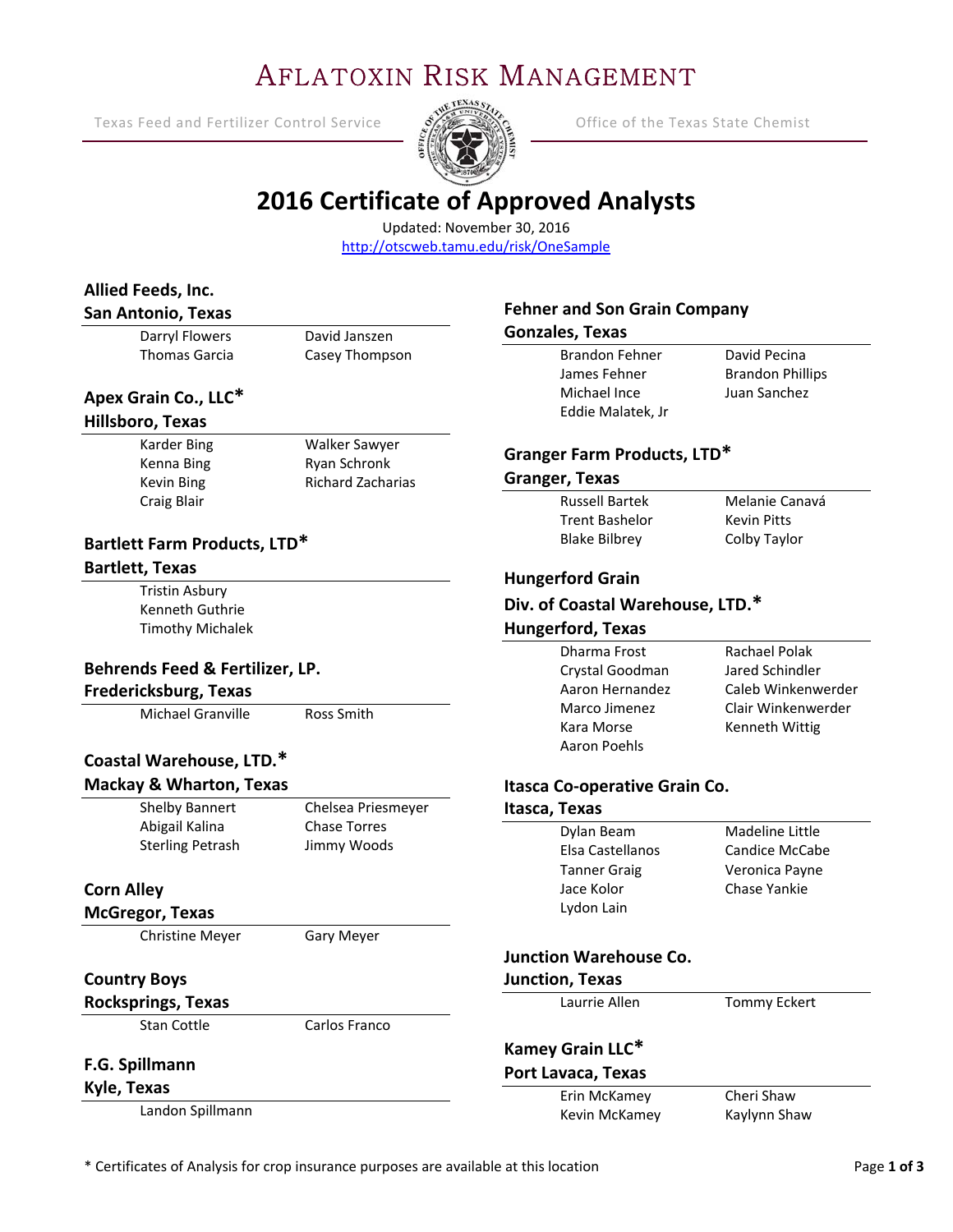| Kolin<br>Lorrie Korenek<br>Cathy Leopold<br><b>Robert Barrett</b><br>Rachel Bova<br>Amar<br><b>Madison Furr</b><br>Lochte Storage & Commission Co.<br><b>Katie Garrett</b><br><b>Fredericksburg, Texas</b><br><b>Scott Crenwelge</b><br>James Rode<br>R.J. Mangold<br>La Coste, Texas<br>Lubianski Grain Co.<br>David Mangold<br>St. Hedwig, Texas<br>Kevin Lubianski<br>Chelsea Carmichael<br>Reus Grain, L.P.<br>Craig Lubianski<br>Jeffrey Noblitt<br>Hondo, Texas<br><b>Muennink Grain Merchandising</b><br><b>Tyler Donecker</b><br>La Coste, Texas<br><b>Melanie Muennink</b><br><b>Craig Muennink</b><br>Kyle Muennink<br>Sara Muennink<br><b>Irving Avalos</b><br>Mumme's. Inc.<br><b>Steven Craig</b><br>Hondo, Texas<br>Acacia Cruz<br><b>Russell Meyer</b><br>Morgan Webber<br>Francisco Escobar<br>Priscilla Sandoval<br>Marisol Espinosa<br>Karsten Falke<br>Mumme's Inc.<br><b>Justin Fernandez</b><br><b>Andrew Flores</b><br><b>Rio Medina, Texas</b><br>Jarett Ford<br>Rudy Botello<br>Eric Meyer<br>Mark Garza<br>Elizabeth Herrera<br>Nine Point Grain*<br>Alfred Jacinto<br>El Campo, Texas<br>Victoria-Calhoun Grain Co.*<br>Andrew Kinder<br>Jurvon Bryant<br>Dakota Bubela<br><b>Hector Pedroza</b><br>Placedo, Texas<br>Rebecca Fuiala<br>Ty Priesmeyer<br><b>Lindsey Carson</b><br>John Saldana<br>Jacob Hacker<br>Monique Roberts<br><b>Curtis Stanford</b><br>Wayne Hacker<br>Sherri Thompson<br>Jaden Wilson<br>Matt Hranicky<br><b>Williamson County Grain, Inc.*</b><br><b>Northeast Texas Farmers Cooperative</b><br><b>Taylor, Texas</b><br><b>Sulphur Springs, Texas</b><br>Jessica Free<br>David Holt<br>Lonnie Fox<br>Amber Klotz<br>Gary Friddle<br>Gustavo Marin<br>Dustin Owen<br>Irene Hansen | Leopold Grain Co.<br>Nada, Texas | <b>Producers Cooperative Association</b><br>Bryan, Texas |  |
|--------------------------------------------------------------------------------------------------------------------------------------------------------------------------------------------------------------------------------------------------------------------------------------------------------------------------------------------------------------------------------------------------------------------------------------------------------------------------------------------------------------------------------------------------------------------------------------------------------------------------------------------------------------------------------------------------------------------------------------------------------------------------------------------------------------------------------------------------------------------------------------------------------------------------------------------------------------------------------------------------------------------------------------------------------------------------------------------------------------------------------------------------------------------------------------------------------------------------------------------------------------------------------------------------------------------------------------------------------------------------------------------------------------------------------------------------------------------------------------------------------------------------------------------------------------------------------------------------------------------------------------------------------------------------------------------------------------------------------------|----------------------------------|----------------------------------------------------------|--|
|                                                                                                                                                                                                                                                                                                                                                                                                                                                                                                                                                                                                                                                                                                                                                                                                                                                                                                                                                                                                                                                                                                                                                                                                                                                                                                                                                                                                                                                                                                                                                                                                                                                                                                                                      |                                  |                                                          |  |
| Kelse                                                                                                                                                                                                                                                                                                                                                                                                                                                                                                                                                                                                                                                                                                                                                                                                                                                                                                                                                                                                                                                                                                                                                                                                                                                                                                                                                                                                                                                                                                                                                                                                                                                                                                                                |                                  |                                                          |  |
| Jennit<br>Mark<br>United Agricultural Cooperative*<br>Danavang, El Campo, Hillje & Vict<br>Omar<br>Maur<br>Rene<br>Ruber<br>Omar<br>Aubre<br>Dailyr<br>Juana<br>Russe<br>Jerem<br>Juan <sup>1</sup><br>John :<br>Vanes<br>Tabitl<br>Jill Ov<br>Jessic<br>Patric                                                                                                                                                                                                                                                                                                                                                                                                                                                                                                                                                                                                                                                                                                                                                                                                                                                                                                                                                                                                                                                                                                                                                                                                                                                                                                                                                                                                                                                                      |                                  |                                                          |  |
|                                                                                                                                                                                                                                                                                                                                                                                                                                                                                                                                                                                                                                                                                                                                                                                                                                                                                                                                                                                                                                                                                                                                                                                                                                                                                                                                                                                                                                                                                                                                                                                                                                                                                                                                      |                                  |                                                          |  |
|                                                                                                                                                                                                                                                                                                                                                                                                                                                                                                                                                                                                                                                                                                                                                                                                                                                                                                                                                                                                                                                                                                                                                                                                                                                                                                                                                                                                                                                                                                                                                                                                                                                                                                                                      |                                  |                                                          |  |
|                                                                                                                                                                                                                                                                                                                                                                                                                                                                                                                                                                                                                                                                                                                                                                                                                                                                                                                                                                                                                                                                                                                                                                                                                                                                                                                                                                                                                                                                                                                                                                                                                                                                                                                                      |                                  |                                                          |  |
|                                                                                                                                                                                                                                                                                                                                                                                                                                                                                                                                                                                                                                                                                                                                                                                                                                                                                                                                                                                                                                                                                                                                                                                                                                                                                                                                                                                                                                                                                                                                                                                                                                                                                                                                      |                                  |                                                          |  |
|                                                                                                                                                                                                                                                                                                                                                                                                                                                                                                                                                                                                                                                                                                                                                                                                                                                                                                                                                                                                                                                                                                                                                                                                                                                                                                                                                                                                                                                                                                                                                                                                                                                                                                                                      |                                  |                                                          |  |
|                                                                                                                                                                                                                                                                                                                                                                                                                                                                                                                                                                                                                                                                                                                                                                                                                                                                                                                                                                                                                                                                                                                                                                                                                                                                                                                                                                                                                                                                                                                                                                                                                                                                                                                                      |                                  |                                                          |  |
|                                                                                                                                                                                                                                                                                                                                                                                                                                                                                                                                                                                                                                                                                                                                                                                                                                                                                                                                                                                                                                                                                                                                                                                                                                                                                                                                                                                                                                                                                                                                                                                                                                                                                                                                      |                                  |                                                          |  |
|                                                                                                                                                                                                                                                                                                                                                                                                                                                                                                                                                                                                                                                                                                                                                                                                                                                                                                                                                                                                                                                                                                                                                                                                                                                                                                                                                                                                                                                                                                                                                                                                                                                                                                                                      |                                  |                                                          |  |
|                                                                                                                                                                                                                                                                                                                                                                                                                                                                                                                                                                                                                                                                                                                                                                                                                                                                                                                                                                                                                                                                                                                                                                                                                                                                                                                                                                                                                                                                                                                                                                                                                                                                                                                                      |                                  |                                                          |  |
|                                                                                                                                                                                                                                                                                                                                                                                                                                                                                                                                                                                                                                                                                                                                                                                                                                                                                                                                                                                                                                                                                                                                                                                                                                                                                                                                                                                                                                                                                                                                                                                                                                                                                                                                      |                                  |                                                          |  |
|                                                                                                                                                                                                                                                                                                                                                                                                                                                                                                                                                                                                                                                                                                                                                                                                                                                                                                                                                                                                                                                                                                                                                                                                                                                                                                                                                                                                                                                                                                                                                                                                                                                                                                                                      |                                  |                                                          |  |
|                                                                                                                                                                                                                                                                                                                                                                                                                                                                                                                                                                                                                                                                                                                                                                                                                                                                                                                                                                                                                                                                                                                                                                                                                                                                                                                                                                                                                                                                                                                                                                                                                                                                                                                                      |                                  |                                                          |  |
|                                                                                                                                                                                                                                                                                                                                                                                                                                                                                                                                                                                                                                                                                                                                                                                                                                                                                                                                                                                                                                                                                                                                                                                                                                                                                                                                                                                                                                                                                                                                                                                                                                                                                                                                      |                                  |                                                          |  |
|                                                                                                                                                                                                                                                                                                                                                                                                                                                                                                                                                                                                                                                                                                                                                                                                                                                                                                                                                                                                                                                                                                                                                                                                                                                                                                                                                                                                                                                                                                                                                                                                                                                                                                                                      |                                  |                                                          |  |
|                                                                                                                                                                                                                                                                                                                                                                                                                                                                                                                                                                                                                                                                                                                                                                                                                                                                                                                                                                                                                                                                                                                                                                                                                                                                                                                                                                                                                                                                                                                                                                                                                                                                                                                                      |                                  |                                                          |  |
|                                                                                                                                                                                                                                                                                                                                                                                                                                                                                                                                                                                                                                                                                                                                                                                                                                                                                                                                                                                                                                                                                                                                                                                                                                                                                                                                                                                                                                                                                                                                                                                                                                                                                                                                      |                                  |                                                          |  |
|                                                                                                                                                                                                                                                                                                                                                                                                                                                                                                                                                                                                                                                                                                                                                                                                                                                                                                                                                                                                                                                                                                                                                                                                                                                                                                                                                                                                                                                                                                                                                                                                                                                                                                                                      |                                  |                                                          |  |
|                                                                                                                                                                                                                                                                                                                                                                                                                                                                                                                                                                                                                                                                                                                                                                                                                                                                                                                                                                                                                                                                                                                                                                                                                                                                                                                                                                                                                                                                                                                                                                                                                                                                                                                                      |                                  |                                                          |  |
|                                                                                                                                                                                                                                                                                                                                                                                                                                                                                                                                                                                                                                                                                                                                                                                                                                                                                                                                                                                                                                                                                                                                                                                                                                                                                                                                                                                                                                                                                                                                                                                                                                                                                                                                      |                                  |                                                          |  |
|                                                                                                                                                                                                                                                                                                                                                                                                                                                                                                                                                                                                                                                                                                                                                                                                                                                                                                                                                                                                                                                                                                                                                                                                                                                                                                                                                                                                                                                                                                                                                                                                                                                                                                                                      |                                  |                                                          |  |
|                                                                                                                                                                                                                                                                                                                                                                                                                                                                                                                                                                                                                                                                                                                                                                                                                                                                                                                                                                                                                                                                                                                                                                                                                                                                                                                                                                                                                                                                                                                                                                                                                                                                                                                                      |                                  |                                                          |  |
|                                                                                                                                                                                                                                                                                                                                                                                                                                                                                                                                                                                                                                                                                                                                                                                                                                                                                                                                                                                                                                                                                                                                                                                                                                                                                                                                                                                                                                                                                                                                                                                                                                                                                                                                      |                                  |                                                          |  |
|                                                                                                                                                                                                                                                                                                                                                                                                                                                                                                                                                                                                                                                                                                                                                                                                                                                                                                                                                                                                                                                                                                                                                                                                                                                                                                                                                                                                                                                                                                                                                                                                                                                                                                                                      |                                  |                                                          |  |
|                                                                                                                                                                                                                                                                                                                                                                                                                                                                                                                                                                                                                                                                                                                                                                                                                                                                                                                                                                                                                                                                                                                                                                                                                                                                                                                                                                                                                                                                                                                                                                                                                                                                                                                                      |                                  |                                                          |  |
|                                                                                                                                                                                                                                                                                                                                                                                                                                                                                                                                                                                                                                                                                                                                                                                                                                                                                                                                                                                                                                                                                                                                                                                                                                                                                                                                                                                                                                                                                                                                                                                                                                                                                                                                      |                                  |                                                          |  |
|                                                                                                                                                                                                                                                                                                                                                                                                                                                                                                                                                                                                                                                                                                                                                                                                                                                                                                                                                                                                                                                                                                                                                                                                                                                                                                                                                                                                                                                                                                                                                                                                                                                                                                                                      |                                  |                                                          |  |
|                                                                                                                                                                                                                                                                                                                                                                                                                                                                                                                                                                                                                                                                                                                                                                                                                                                                                                                                                                                                                                                                                                                                                                                                                                                                                                                                                                                                                                                                                                                                                                                                                                                                                                                                      |                                  |                                                          |  |
|                                                                                                                                                                                                                                                                                                                                                                                                                                                                                                                                                                                                                                                                                                                                                                                                                                                                                                                                                                                                                                                                                                                                                                                                                                                                                                                                                                                                                                                                                                                                                                                                                                                                                                                                      |                                  |                                                          |  |
|                                                                                                                                                                                                                                                                                                                                                                                                                                                                                                                                                                                                                                                                                                                                                                                                                                                                                                                                                                                                                                                                                                                                                                                                                                                                                                                                                                                                                                                                                                                                                                                                                                                                                                                                      |                                  |                                                          |  |
|                                                                                                                                                                                                                                                                                                                                                                                                                                                                                                                                                                                                                                                                                                                                                                                                                                                                                                                                                                                                                                                                                                                                                                                                                                                                                                                                                                                                                                                                                                                                                                                                                                                                                                                                      |                                  |                                                          |  |
|                                                                                                                                                                                                                                                                                                                                                                                                                                                                                                                                                                                                                                                                                                                                                                                                                                                                                                                                                                                                                                                                                                                                                                                                                                                                                                                                                                                                                                                                                                                                                                                                                                                                                                                                      |                                  |                                                          |  |
|                                                                                                                                                                                                                                                                                                                                                                                                                                                                                                                                                                                                                                                                                                                                                                                                                                                                                                                                                                                                                                                                                                                                                                                                                                                                                                                                                                                                                                                                                                                                                                                                                                                                                                                                      |                                  |                                                          |  |
|                                                                                                                                                                                                                                                                                                                                                                                                                                                                                                                                                                                                                                                                                                                                                                                                                                                                                                                                                                                                                                                                                                                                                                                                                                                                                                                                                                                                                                                                                                                                                                                                                                                                                                                                      |                                  |                                                          |  |
|                                                                                                                                                                                                                                                                                                                                                                                                                                                                                                                                                                                                                                                                                                                                                                                                                                                                                                                                                                                                                                                                                                                                                                                                                                                                                                                                                                                                                                                                                                                                                                                                                                                                                                                                      |                                  |                                                          |  |
|                                                                                                                                                                                                                                                                                                                                                                                                                                                                                                                                                                                                                                                                                                                                                                                                                                                                                                                                                                                                                                                                                                                                                                                                                                                                                                                                                                                                                                                                                                                                                                                                                                                                                                                                      |                                  |                                                          |  |
|                                                                                                                                                                                                                                                                                                                                                                                                                                                                                                                                                                                                                                                                                                                                                                                                                                                                                                                                                                                                                                                                                                                                                                                                                                                                                                                                                                                                                                                                                                                                                                                                                                                                                                                                      |                                  |                                                          |  |

# **Producers Cooperative Association**

|                                  | Robert Barrett        | Kolin Glidden  |
|----------------------------------|-----------------------|----------------|
|                                  | Rachel Bova           | Amanda Vincent |
|                                  | Madison Furr          | Kelsee Wade    |
|                                  | Katie Garrett         |                |
| R.J. Mangold                     |                       |                |
|                                  | La Coste, Texas       |                |
|                                  | David Mangold         | Jennifer Obaya |
|                                  |                       |                |
|                                  | Reus Grain, L.P.      |                |
| Hondo, Texas                     |                       |                |
|                                  | <b>Tyler Donecker</b> | Mark Reus      |
|                                  |                       |                |
| United Agricultural Cooperative* |                       |                |
|                                  |                       |                |

# **Danavang, El Campo, Hillje & Victoria, Texas**

| Irving Avalos        | Omar Lozoya           |
|----------------------|-----------------------|
| <b>Steven Craig</b>  | <b>Mauro Martinez</b> |
| Acacia Cruz          | <b>Renee Martinez</b> |
| Francisco Escobar    | <b>Ruben Martinez</b> |
| Marisol Espinosa     | Omar Mejia            |
| Karsten Falke        | Aubree Navarro        |
| Justin Fernandez     | Dailyn Repka          |
| <b>Andrew Flores</b> | Juana Rodriguez       |
| Jarett Ford          | Russell Sanchez       |
| Mark Garza           | Jeremy Supak          |
| Elizabeth Herrera    | Juan Vargas           |
| Alfred Jacinto       | John Zashoda          |
|                      |                       |

# **Victoria‐Calhoun Grain Co.\***

#### **Placedo, Texas**

| . ,             |               |  |
|-----------------|---------------|--|
| Lindsey Carson  | Vanessa Perez |  |
| Monique Roberts | Tabitha White |  |
| Sherri Thompson |               |  |

## **Williamson County Grain, Inc.\***

### **Taylor, Texas**

| Jessica Free | Jill Owen             |
|--------------|-----------------------|
| Amber Klotz  | Jessica Palange       |
| Dustin Owen  | <b>Patrick Spiers</b> |